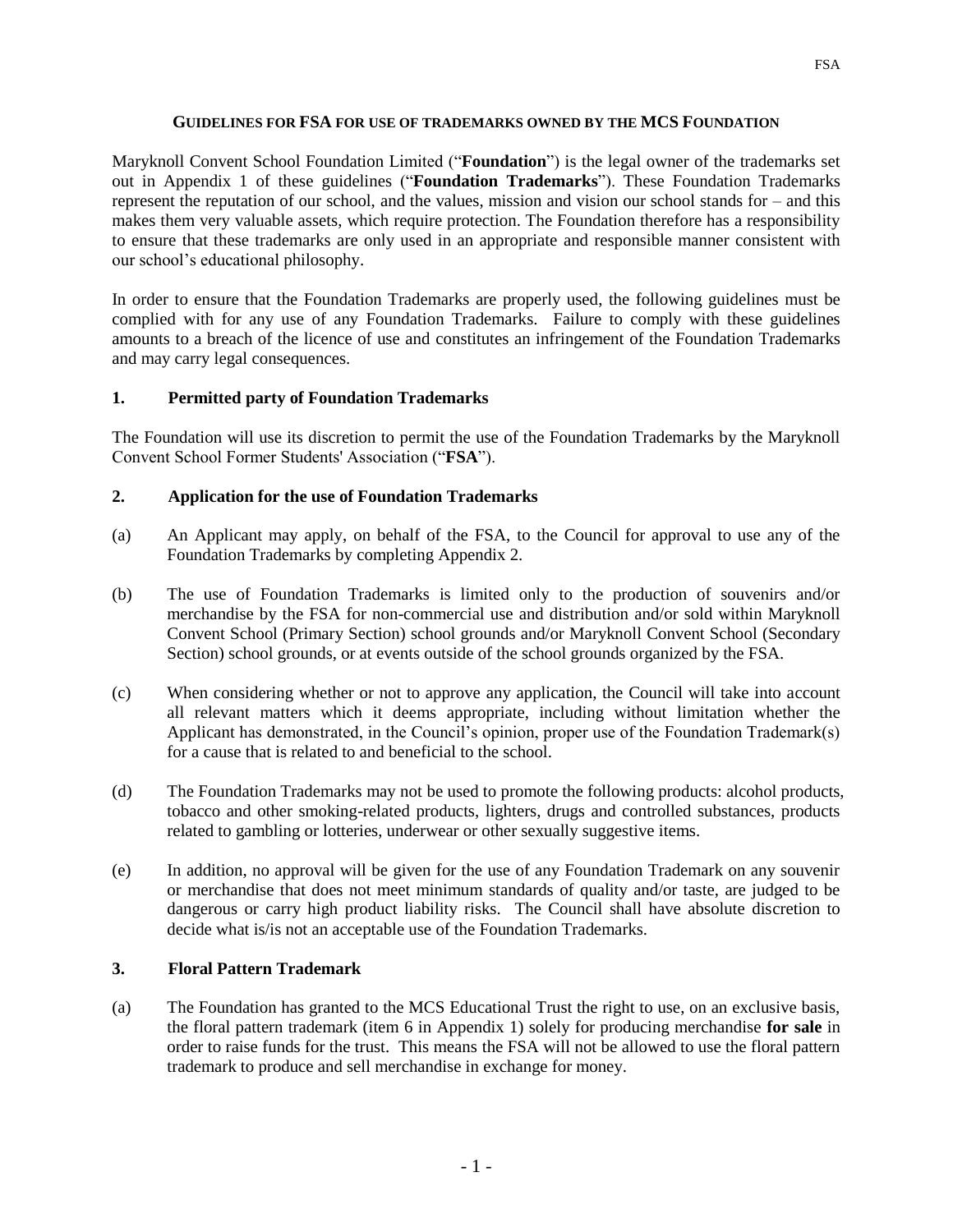(b) This, however, does not preclude the FSA from using the floral pattern trademark in circumstances other than producing and selling merchandise ("**Permitted Usages**"). Examples of Permitted Usages include using the floral pattern trademark to produce souvenirs that are given away free of charge (i.e. not for sale), or to produce an advertisement or brochure used in connection with a school function.

#### **4. Steps for applying for the use of Foundation Trademarks**

- Step 1: Complete the Application Form set out in Appendix 2 of these guidelines.
- Step 2: Submit the Application Form to the Trademark Committee Convenor (currently, Irene Li; email address [lisukkay@netvigator.com;](mailto:lisukkay@netvigator.com) telephone number 9739 8835).
- Step 3: Approval is granted, declined or granted with conditions by the Foundation.
- Step 4: Production of souvenir and/or merchandise.
- Step 5: Provide to Pat Ling (MCS Secondary Office) for her records: (i) two samples of the actual souvenir and/or merchandise produced (or a photo if the size is too big) and (ii) a copy of the purchase invoice of the souvenir and/or merchandise from the vendor.

### **5. Confirmation and Undertaking by Applicant**

The Applicant confirms and undertakes that:

- (a) use of the Foundation Trademarks by the FSA shall in no way reduce or diminish the reputation, image and prestige of Maryknoll Convent School or the Foundation;
- (b) the Applicant shall and shall procure the FSA to comply with the standards and directions relating to use of the Foundation Trademarks as notified by the Council from time to time; and
- (c) the Applicant shall and shall procure the FSA to always comply with, and shall ensure that each act of use of any of the Foundation Trademarks is compliant with, all applicable laws, regulations, approvals and/or codes of practice relating to its activities in Hong Kong and other relevant jurisdiction(s).

The Applicant further acknowledges that, even if the Council approves the application, the Council's approval shall be valid until:

- (a) the expiry of three years from the date of approval; and
- (b) the approved quantity of souvenir/merchandise under "Quantities to be produced" of Appendix 2 of these guidelines has been sold,

whichever is earlier.

If after three years from the date of approval, there is any remaining stock of souvenir/merchandise, they may not be sold unless a fresh approval is sought from the Foundation.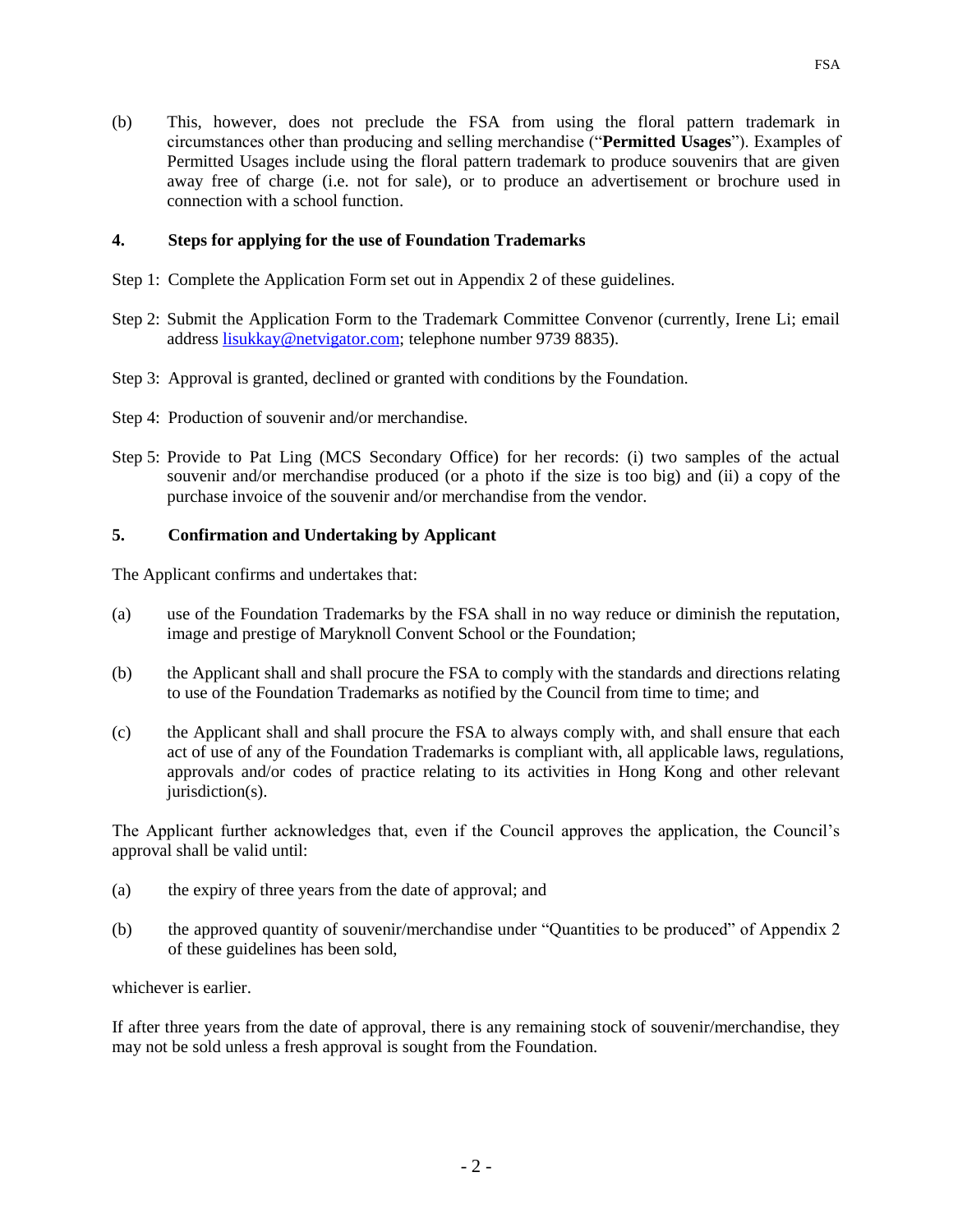# **6. Prior approval for the use of Foundation Trademarks**

Prior approval must be obtained for the use of any Foundation Trademark. In other words, approval must be sought prior to the production of any souvenir and/or merchandise incorporating a Foundation Trademark.

**(Guidelines version date: May 2018)**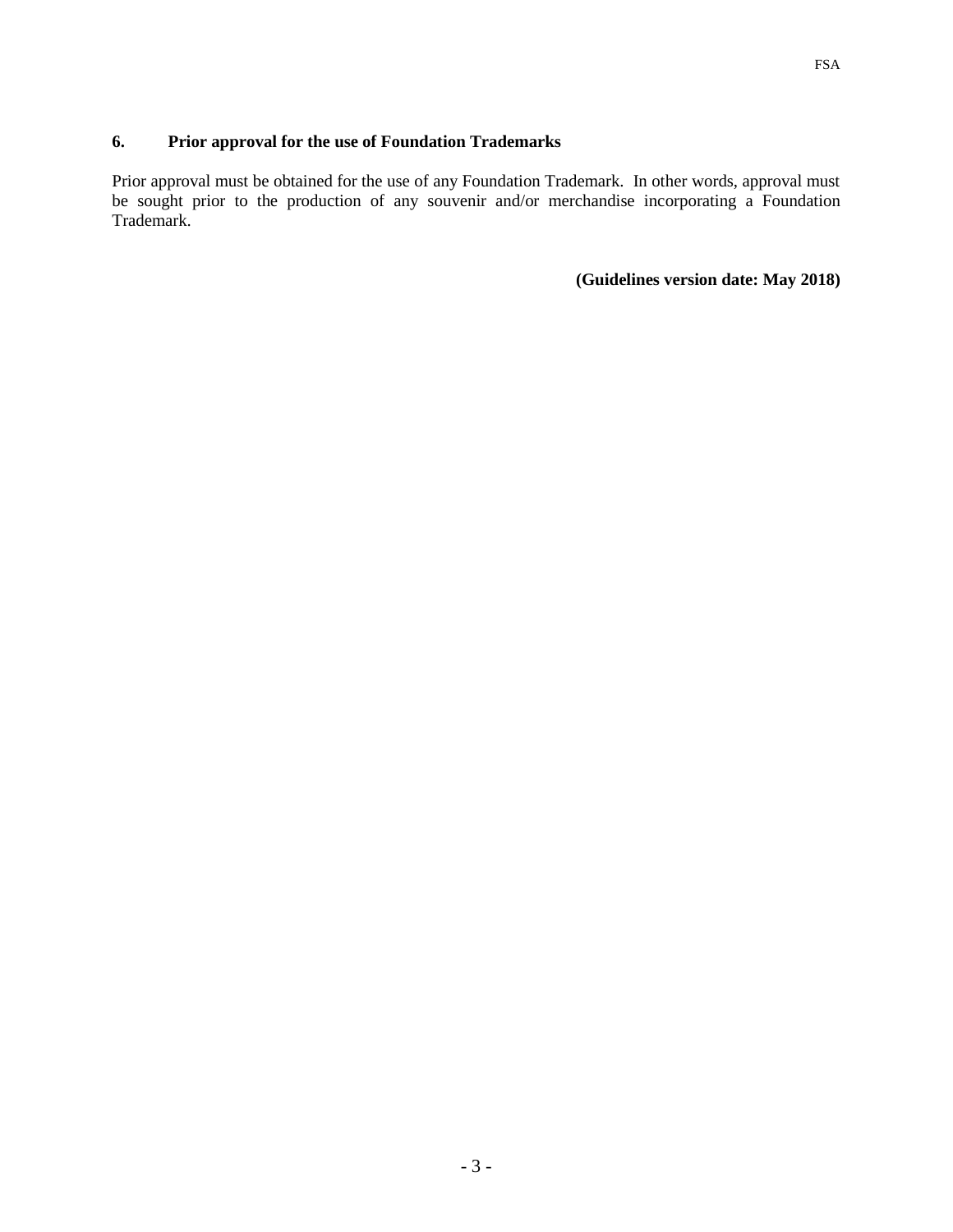**APPENDIX 1 LIST OF TRADEMARKS OWNED BY THE FOUNDATION** 

|                  | <b>Trademark</b>                                                                                                                            | Trade Mark No.             |
|------------------|---------------------------------------------------------------------------------------------------------------------------------------------|----------------------------|
| $\overline{1}$ . | A<br>$\, {\bf B}$                                                                                                                           | 300069930                  |
| $\overline{2}$ . |                                                                                                                                             | 300069949                  |
| $\overline{3}$ . | $\Lambda$<br>MARY KNOLL CONVENT SCHOOL<br>Maryknsil Convert School<br>$\mathbf{B}$<br>maryknell convent school<br>c<br>STREET CONVENT<br>D. | 300069958                  |
| 4.               | <b>MCS</b><br>$\rm A$<br><b>MCS</b><br>$\ensuremath{\mathsf{B}}$<br>$MC \odot$<br>$\mathbf{C}$                                              | 300069967 and<br>302043927 |
| $\overline{5}$ . |                                                                                                                                             | 300109052                  |
| 6.               |                                                                                                                                             | 302052684                  |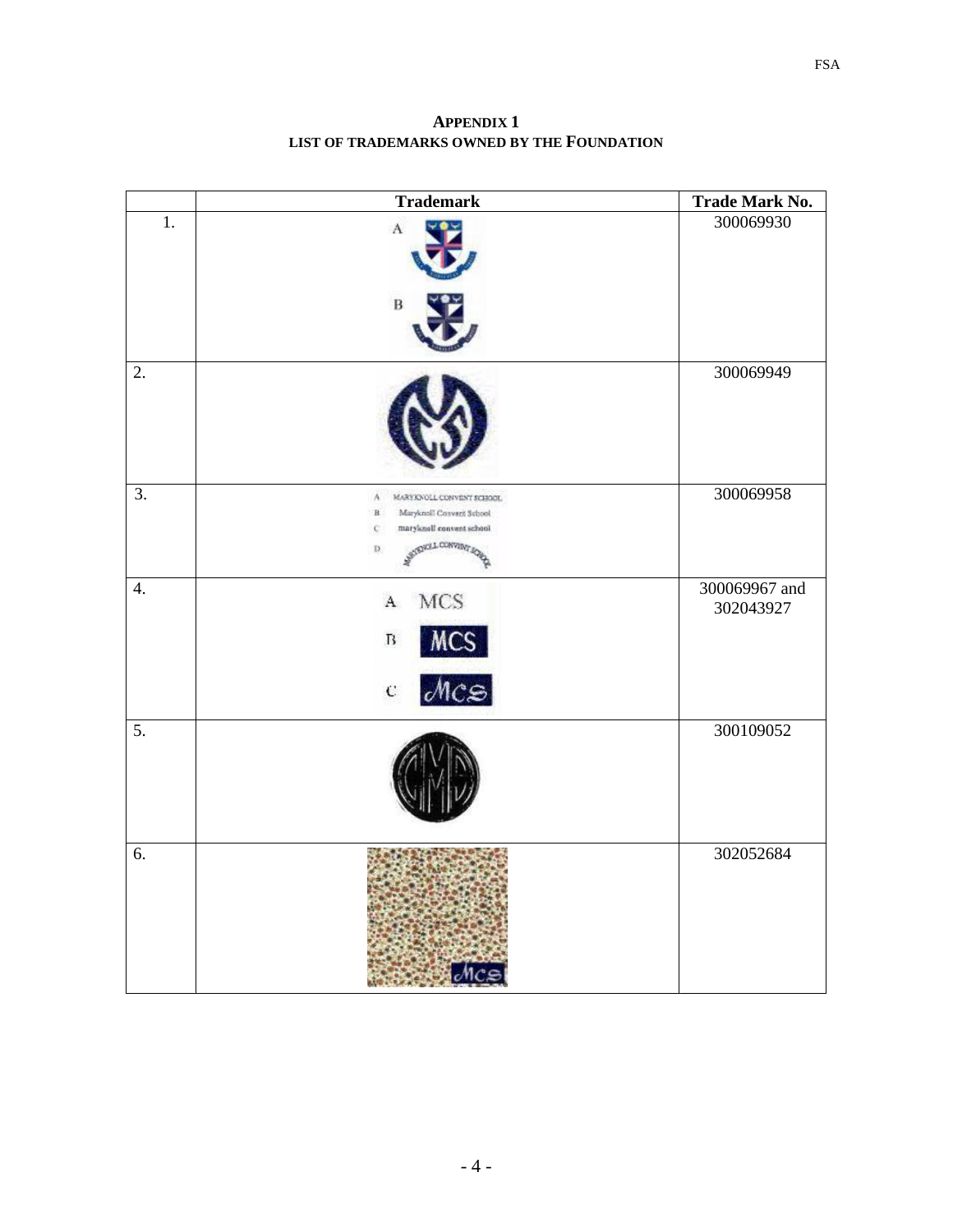#### **APPENDIX 2 APPLICATION FORM FOR USE OF FOUNDATION TRADEMARKS BY THE FSA – FOR PRODUCTION OF SOUVENIR/MERCHANDISE**

#### **Part A: Particulars of Applicant**

| Date of application:                  |  |
|---------------------------------------|--|
| Name of Applicant:                    |  |
| Contact details (telephone number and |  |
| email) of Applicant:                  |  |
| Title of Applicant in FSA:            |  |

### **Part B: Application<sup>1</sup>**

| <b>Which Foundation Trademark does</b>   |  |
|------------------------------------------|--|
| this application relate to (please list) |  |
| the item no. in Appendix 1):             |  |
| Souvenir/merchandise to be produced:     |  |
| Design of souvenir/merchandise using     |  |
| the Foundation Trademark (please)        |  |
| provide a prototype if available):       |  |
| Quantities to be produced:               |  |
| Unit cost of souvenir/merchandise:       |  |
| Party to finance the cost of the         |  |
| souvenir/merchandise:                    |  |
| If applicable, proposed selling price    |  |
| and use of proceeds of products          |  |
| (*please consider donating part of       |  |
| your proceeds to MCS Educational         |  |
| Trust):                                  |  |
| Sales channel/location, target           |  |
| customers and promotion plan:            |  |
|                                          |  |

I, \_\_\_\_\_\_\_\_\_\_\_\_\_\_\_\_\_\_\_\_\_\_(name of Applicant), hereby submit this application form for an on behalf of the FSA, and, in consideration of the Foundation granting a licence to the FSA to use the relevant Foundation Trademark(s), I undertake that we shall:

- (a) comply with all the matters in, including without limitation as set out in paragraphs 2 and 5 of, these Guidelines; and
- (b) be responsible for all costs and/or liabilities arising from the use of such trademark(s).

Signed by:

Applicant's name: Date:

\_\_\_\_\_\_\_\_\_\_\_\_\_\_\_\_\_\_\_\_\_\_\_\_\_\_\_\_\_\_\_\_

 $\overline{a}$ <sup>1</sup> Please use a separate page if necessary.